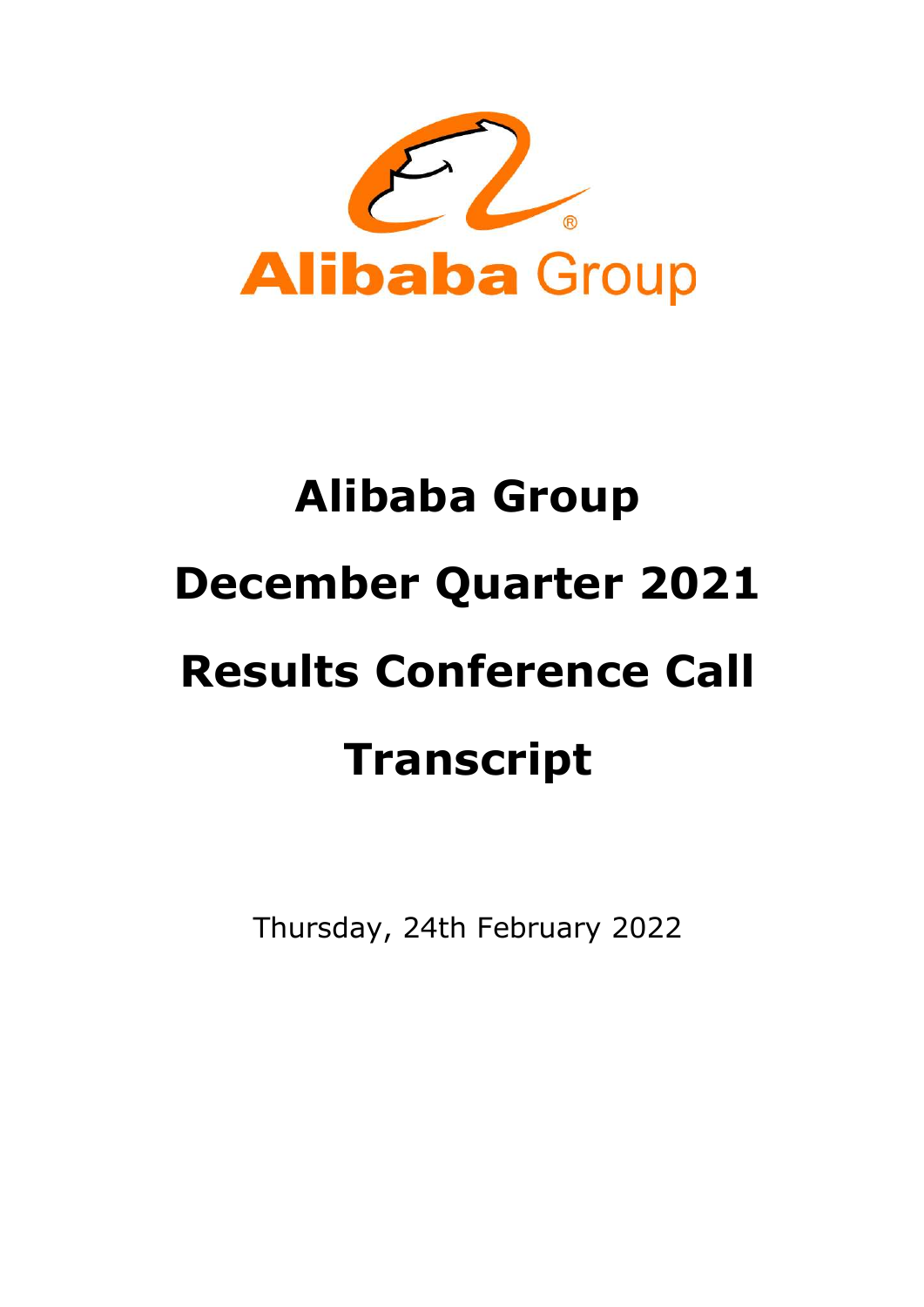# **Introduction**

# Rob Lin

#### Head of Investor Relations, Alibaba Group

#### (Original)

Good day everyone and welcome to Alibaba Group's December Quarter 2021 results conference call. With us on the line today are Daniel Zhang, Chairman and CEO; Joe Tsai, Executive Vice Chairman; Maggie Wu, Chief Financial Officer; Toby Xu, Deputy Chief Financial Officer. This call is also being webcast from the IR section of our corporate website. A replay of the call will be available on our website later today.

Now, let me quickly go through the Safe Harbour. Today's discussion may contain forward looking statements. Forward looking statements involve inherent risks and uncertainties that may cause actual results to differ materially from our current expectations. For detailed discussions of the risks and uncertainties, please refer to our latest annual report, Form 20F and other documents filed with the US SEC, or announced on the website of the Hong Kong Stock Exchange. Any forward-looking statements that we make on this call are based on assumptions as of today and we do not undertake any obligation to update these statements, except as required under applicable law.

Please note that certain financial measures that we use on this call, such as adjusted EBITDA, adjusted EBITDA margin, adjusted EBITA, adjusted EBITA margin, non-GAAP net income, non-GAAP diluted earnings per share or ADS and free cash flow are expressed on a non GAAP basis. Our GAAP results and reconciliations of GAAP to non-GAAP measures can be found in our earnings press release. Unless otherwise stated, growth rate of all the stated metrics mentioned during the call refers to year over year growth versus the same quarter last year.

In addition, during today's call, management will give prepared remarks in English. A thirdparty translator will provide simultaneous Chinese translation on another conference line. Please refer to our press release for details. During the Q&A session, we will take questions in both English and Chinese and a third-party translator will provide consecutive translation. All translations are for convenience purpose only. In the case of any discrepancy, management's statement in the original language will prevail.

With that, I will now turn the call to Daniel.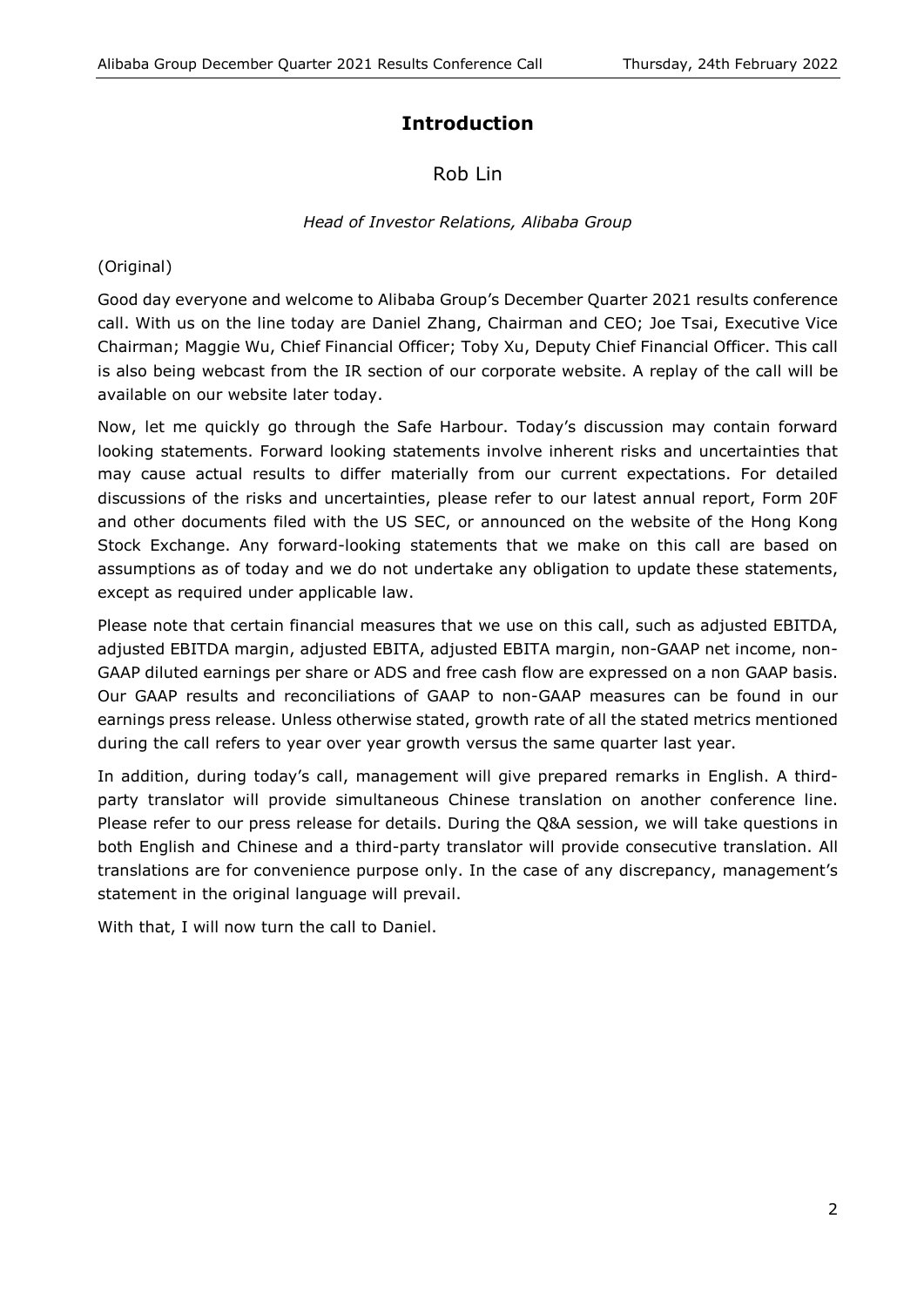# December Quarter 2021 Highlights

Daniel Zhang

Chairman & CEO, Alibaba Group

(Original)

This quarter, Alibaba Group's businesses continued to make steady progress. We remain focused on building long-term capabilities centered around customer value creation despite the resurgence of COVID, China's macroeconomy slowdown and increasing competition.

In the fourth quarter of 2021, China's GDP grew 4% while total retail sales rose  $3\%$ <sup>1</sup> year-overyear. Both decelerated from the previous quarter due to the confluence of COVID, price increase of raw materials, and other factors. At the same time, the overall trend of digitalization across both consumption and industrial sectors became increasingly apparent and accelerated. Large internet companies in China have entered commerce through various ways, and digital consumption formats and user experiences have become increasingly diversified.

Against this backdrop, we believe our most important proposition and biggest opportunities for healthy and sustainable long-term growth are, number one, the ability to continually create new consumption demand and offer innovative consumer experiences and number two, support the industrial digitization of our customers.

As of quarter end, our annual active consumers reached 1.28 billion globally, representing quarterly net adds of 43 million. In China, our AAC grew from 953 million to 979 million during the quarter, while AACs outside of China grew from 285 million to 301 million. We are fully on track to deliver the target of 1 billion China AACs by the end of this fiscal year and Taobao Deals has been the major contributor to our new user acquisition.

With one billion high quality AACs, we believe we have substantially captured all consumers with purchasing power in China. We will focus on shift from new user acquisition to user retention and ARPU growth. Despite the impact from slowing retail sales and intensifying competition on our China commerce business, the next year retention rate of new  $AACs<sup>2</sup>$ acquired in calendar year 2020 was 86% in 2021. This AAC retention rate held steady against our historical pattern, indicating healthy user stickiness on our platforms.

Our overall ARPU, or the average annual spend per AAC, decreased by a low-single-digit percentage year-over-year in 2021 due to increased contribution of new users from less developed areas. But I want to highlight that ARPU of our AACs with over RMB 10,000 annual spend on our platform continued to increase year-over-year.

<sup>-</sup><sup>1</sup> 3% refers to year-over-year growth of the total retail sales of social consumer goods for December Quarter 2021 in China.

<sup>&</sup>lt;sup>2</sup> "Our AACs" was mistakenly stated as "new AACs".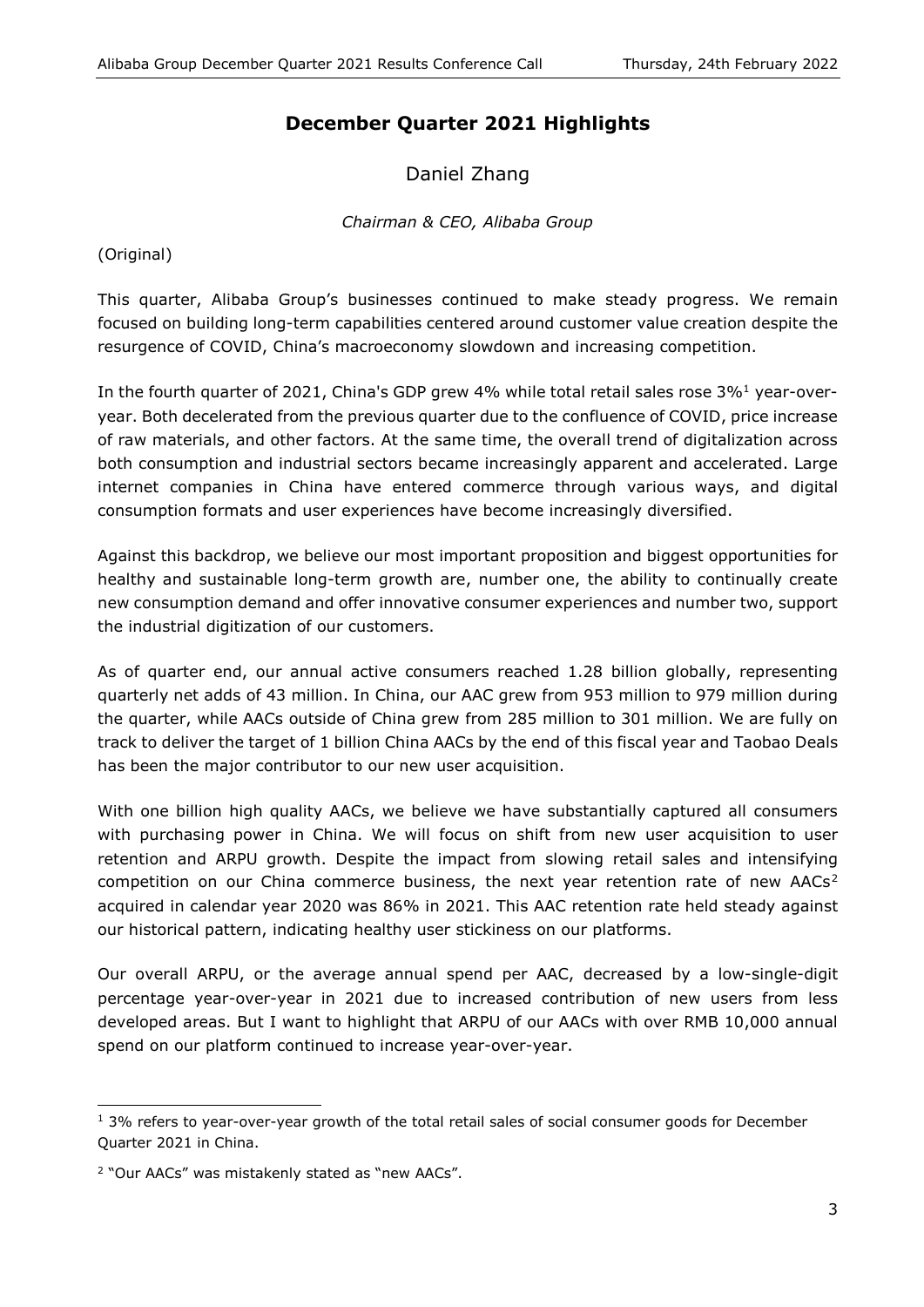Looking ahead, we aim to further strengthen user engagement and time spent through a greater variety of consumption use case offerings. We want to enhance our influence on the consumer decision journey, and tailor it to reflect the unique considerations of each product category. We will shift our focus from expanding the total number of AACs in China to driving deeper AAC penetration across product categories. This will ultimately help us capture a more significant consumer wallet share.

Over the past year, we invested heavily in Taobao Deals and Taocaicai. We do not view these two businesses as standalone units, but integral parts of our China commerce business matrix. The unique value contributions of these two new businesses gradually became clear following several quarters of development.

Taobao Deals has been a powerhouse in new user acquisition for China commerce, attracting 280 million AACs with a quarterly net add of 39 million. Paid orders during the quarter grew over 100% year-over-year. Taobao Deals and Taobao app have highly complementary user base, with a higher proportion of price-sensitive consumers on Taobao Deals. There are many ways for us to realize the commercial value of these users. One example is improving supply chain efficiency by connecting manufacturers directly with consumers.

As for Taocaicai, it has been a successful use case extension into the grocery and fresh produce category for price sensitive consumers. More than 50% of Taocaicai's AACs were first time fresh produce buyers on our platforms.

Now that Taobao Deals and Taocaicai have established market presence, we will shift our focus towards quality growth. Through optimising efficiency, we expect to gradually narrow the operating losses in these two businesses in the next few quarters.

In Local consumer services, the combined AACs of our "to home" and "to destination" businesses have approximately 372 million, reflecting a quarterly net add of 17 million. Total order volume grew 22% year-over-year. On the "to home" side, we made meaningful progress in improving unit economics for Ele.me through a city strategy with more disciplined user acquisition spending and improved delivery cost. On the "to destination" side, Amap reached a record high of over 200 million DAUs during the National Day holidays in China while transacting users continued to grow during the quarter. We believe the picture of Amap transforming from a map navigation tool to a lifestyle services platform centered around destinations is becoming more and more clear.

For our International commerce businesses, AACs reached 301 million by December with a quarterly net add of 16 million. Overall order growth continued to maintain healthy momentum at 25% year-over-year, with Lazada and Trendyol growing 52% and 49% respectively. AliExpress was negatively impacted by changes in European Union's VAT exemptions. We believe the future development of international commerce markets will be based on the combination of local supply and cross-border supply. Our long-term focus is a balance of both – to fully leverage China's advantages in cross-border supply while organizing local supply effectively.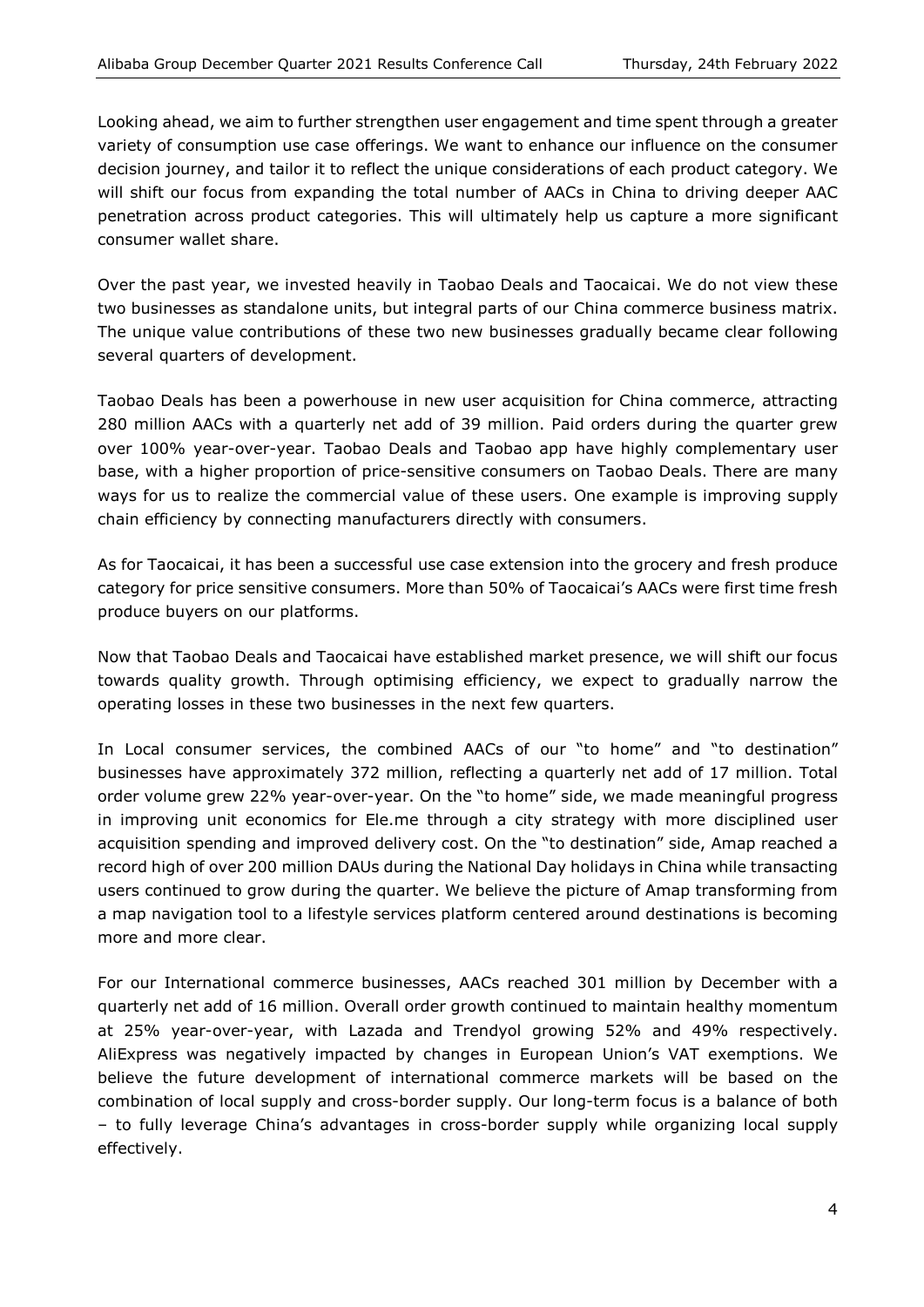Meanwhile, logistics network development is a priority in our globalization strategy, as logistics is the fundamental infrastructure supporting a high-quality consumer experience based on integrated product supply from cross-border and locally. Cainiao has been developing logistics network in Southeast Asia and Europe leveraging the commerce use cases presented by Lazada, AliExpress and Trendyol. We will continue to invest in Cainiao's global logistics network as a cornerstone of our globalization strategy.

Additionally, global coverage and capacity in cloud is another essential piece supporting our globalization strategy. This quarter, AliCloud continued to invest in expanding its international infrastructure. We added two data centers in the Asia Pacific, one in Korea and one in Thailand. AliCloud now provides cloud computing services in 25 regions globally.

Our Cloud revenue grew 20% year-over-year this quarter. We saw very strong growth in demand from financial services and telecom sectors, which partially offset slowing demand from some customers in the internet sector. China's cloud market will be a trillion-RMB opportunity by 2025 and industrial digitalization today is still in the very early stage.

Alibaba Cloud is committed to serving the real economy for the long term and the digitalization of all industries. Recently, we helped the International Olympics Committee migrate 100% of their core systems onto Alibaba Cloud during the Beijing Winter Olympics. This is the first time in the history of the Olympic Games that cloud computing has replaced traditional IT infrastructure to support the planning and operations of the Games. In the past, each Olympic host city would have to build extensive IT infrastructure and dismantle it after the end of the Games. By replacing the physical infrastructure with cloud-based services, hardware costs will be significantly reduced while application development and deployment will be much more efficient.

We see similar opportunities and advantages for digitalization in many industries in the future, such as new energy vehicles, financial services and healthcare. These industries have high potential with massive demand for computing power and digital intelligence. We will leverage Alibaba Cloud's proprietary technology and products to deliver tailored industry solutions.

As China continues to advance towards its carbon peak and neutrality goals, we foresee increasing demand for more reliable and sustainable technology infrastructure as digital transformation deepens across industries. We aim to leverage Alibaba Cloud's product and technology innovations to help our customers find greater energy efficiency. For example, our data centers equipped with liquid-cooling technology achieved industry-leading energy efficiency level with a PUE (Power Usage Effectiveness) of as low as 1.09. Moreover, our facilities can deliver high performance with lower power consumption leveraging our proprietary products and technologies.

During our Investor Day this past December, we announced Alibaba's carbon neutrality pledge. By 2030, we committed to achieving Scope 1, 2 and 3 carbon neutrality for Alibaba Cloud; Scope 1 and 2 carbon neutrality in the operations of Alibaba Group and reducing Scope 3 carbon intensity by half. Additionally, we introduced the concept of "Scope 3+" to facilitate 1.5 gigatons of decarbonization across Alibaba's ecosystem participants by 2035.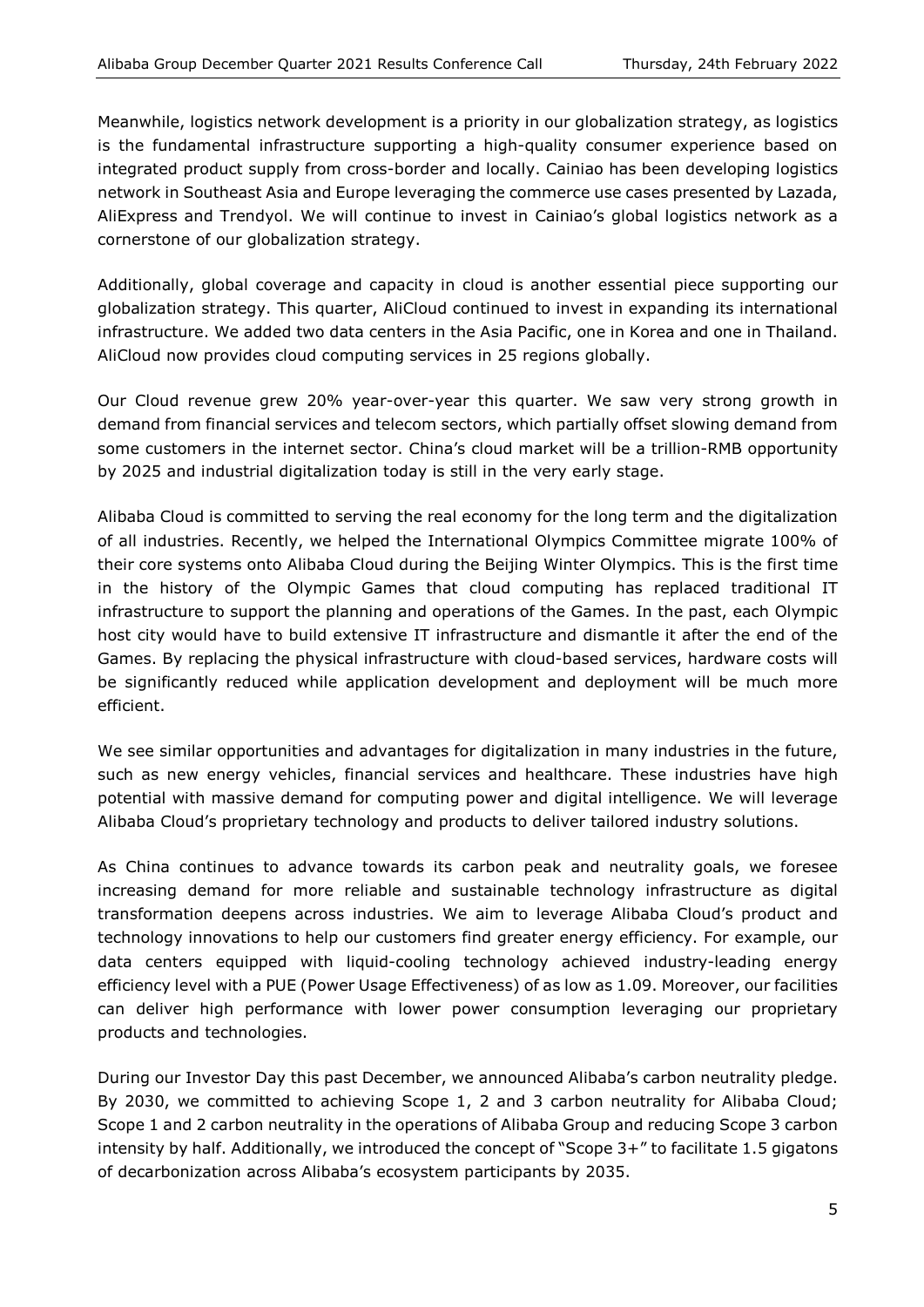Since Q4 last year, China's regulators have issued multiple important statements about the digital economy. They emphasized the need to strengthen China's digital economy, improve its quality and grow its scale. They also promote healthy and sustainable development of the platform economy based on robust platform governance. These principles are highly consistent with Alibaba's own business philosophy and commitment to social responsibility. Looking ahead, we remain focused on healthy and sustainable development by serving our customers, especially SMEs, supporting the digital transformation of industries, serving the real economy, and supporting our communities.

Thank you everyone for your time. Now, I will turn it over to Toby, who will walk you through the details of our financial results.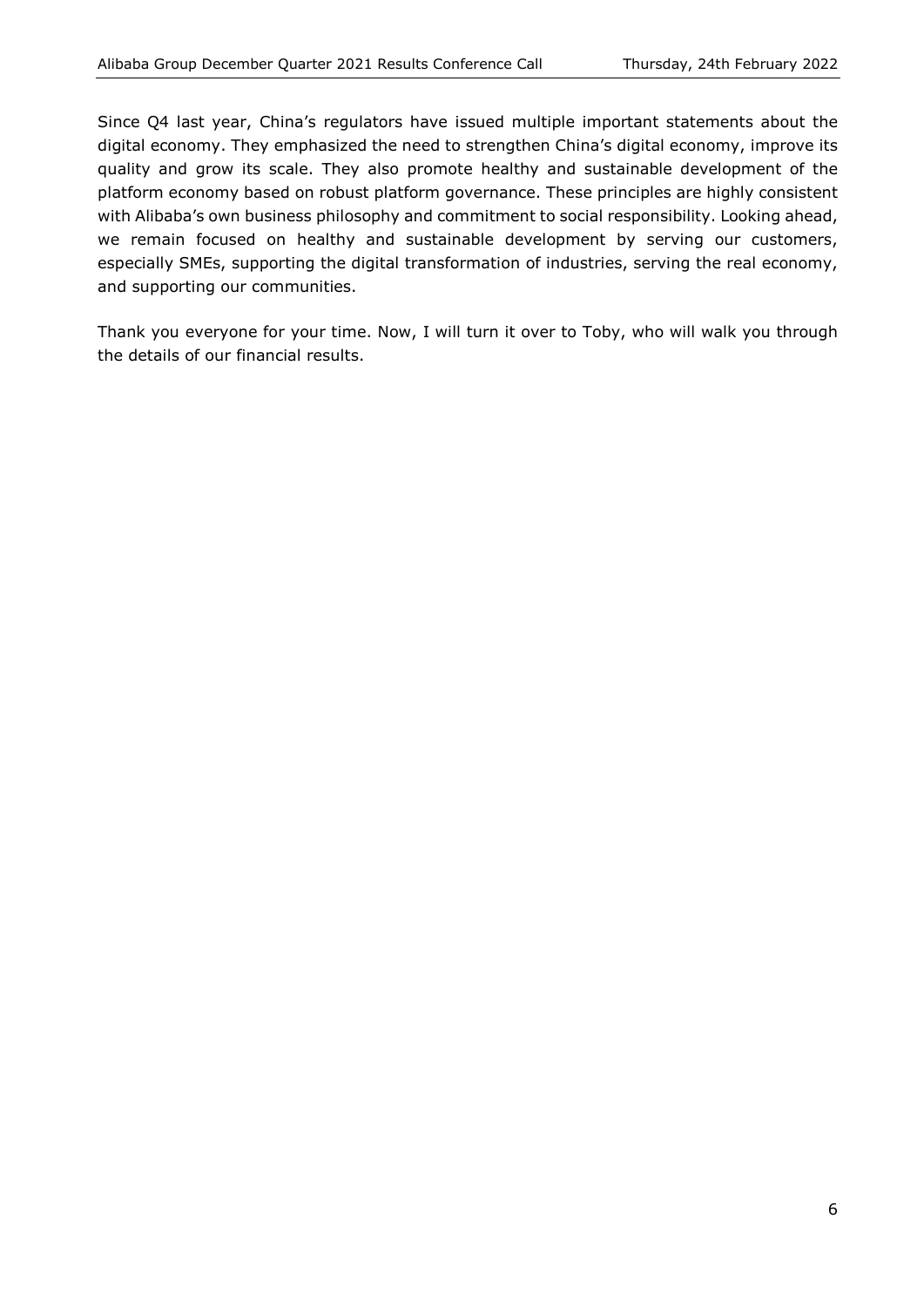# Financial Highlights

Toby Xu

#### Deputy CFO, Alibaba Group

(Original)

Thank you Daniel. Good morning and good evening everyone. This quarter, revenue was around RMB242.6 billion, up 10% year-over-year. Our top three revenue contributing segments were China commerce, Cloud, and International commerce, which grew by 7%, 20% and 18% yearover-year respectively.

While our China commerce segment may be impacted by slowing macro and increased competition, our Cloud and International commerce segments maintained solid growth and are expected to become increasingly important growth drivers in the future. These two segments will continue to contribute to a diversification of our revenue base.

Income from operations decreased by RMB42 billion to RMB7 billion, which included a RMB25 billion impairment of goodwill in relation to the Digital media and entertainment segment. Excluding this impact, the income from operations would have been RMB32 billion, a decrease of 34%.

Adjusted EBITA decreased 27% year-over-year to RMB 45 billion. The decrease was primarily due to our increased investments in growth initiatives such as Taobao Deals, Taocaicai, Lazada and Ele.me as well as our increased spending for user growth. Many of these growth initiatives saw strong growth momentum as highlighted by Daniel.

Additionally, we have increased merchant support through incentives to drive merchant adoption of new value-added services as well as strategic reductions in selected service fees to lower merchants' operational expenses in a slowing consumption environment. We believe this near-term spending builds goodwill with our customers and supports sustainable long-term growth for our China commerce businesses.

Now on cost trends for the quarter. Excluding SBC, as percentage of revenue: Cost of revenue ratio increased to 60% during the quarter. The increase was primarily attributable to, first, the higher proportion of our direct sales businesses, such as Sun Art, Tmall Supermarket and Freshippo, and second, strong growth of Taocaicai, Freshippo and Tmall Supermarket that led to an increase in logistics costs as a percentage of revenue.

Sales and marketing ratio increased to 15% during the quarter. The increase was due to higher marketing and promotional spending for user acquisition and engagement for our mobile commerce apps, such as Taobao Deals, Taobao, Lazada and Ele.me.

Ratios for product development and general & administrative expenses were steady year-overyear during the quarter.

Now, let's review net income and cash flow for the quarter. Our December quarter net income declined by RMB58.8 billion to RMB19.2 billion, which was primarily driven by firstly RMB25 billion in goodwill impairment related to our Digital media and entertainment segment, as previously mentioned; and secondly, RMB21.7 billion decrease in interest and investment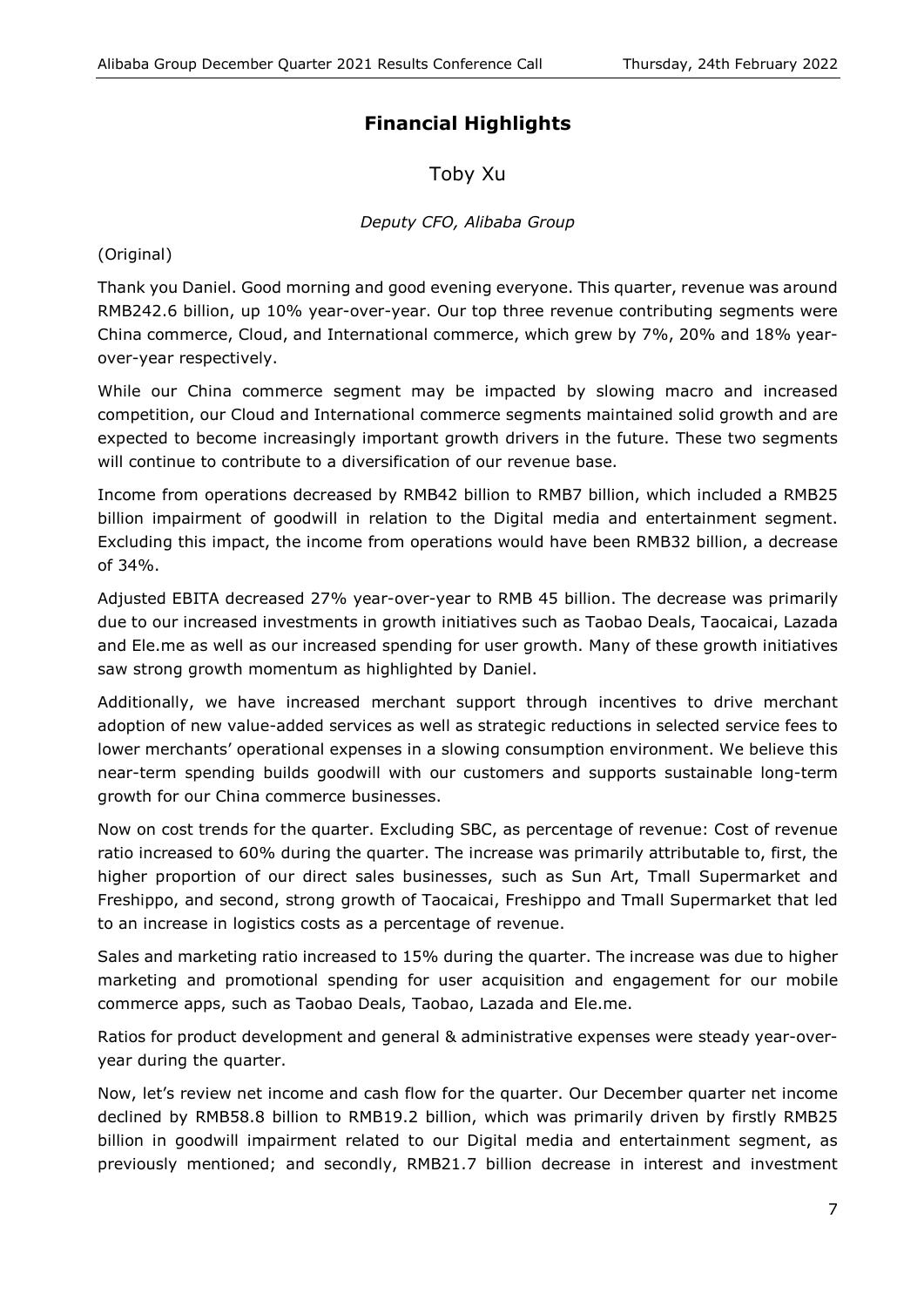income net to RMB18.4 billion, primarily due to lower net gains from fair-value changes of our equity investments.

Our non-GAAP net income declined RMB14.6 billion, primarily due to decrease of RMB16.4 billion in adjusted EBITA.

As of December 2021, we continue to maintain and enjoy a strong net cash position of RMB379 billion, or US\$59.5 billion. Our strong net cash position is supported by healthy cash generation. Net cash flow from operations and free cash flow for the quarter were RMB60.4 billion<sup>3</sup> and RMB 71 billion, respectively. The difference of approximately RMB9.4 billion reflected operating CAPEX spending, majority of which is for our Cloud business and logistics fulfilment infrastructure.

We continue to focus on adding value to shareholders through share repurchases. During the quarter, we repurchased approximately 10.1 million of our ADSs for approximately US\$1.4 billion under our share repurchase programme. For the nine months ended December 2021, we repurchased approximately 42.2 million of our ADSs for about US\$7.7 billion, representing 51% of our US\$15 billion share repurchase programme.

Our current share price does not fairly reflect the value of the company. At current price levels, we plan on continuing our share repurchases. At the same time, we will maintain a strong cash position that gives us the financial flexibility for future investments.

Now, to our segment results. As mentioned during our Investor Day, we are providing more granular reporting of our Commerce segment by further subdividing it into four segments including China commerce, International commerce, Local consumer services and Cainiao. Our Cloud, Digital media and entertainment and Innovation initiatives and others segments remain unchanged.

Revenues from our China commerce segment in the quarter increased 7% year-over-year to RMB172 billion. Customer management revenue slightly declined by 1%, primarily due to firstly slowing market conditions and competition in the China e-commerce market that resulted in single-digit physical goods paid GMV growth for Taobao and Tmall.

Then by categories, year-over-year GMV growth in the FMCG and home furnishing categories were faster than overall average. GMV of apparel and accessories and consumer electronics categories grew at a slower pace than overall average.

Additionally, as previously explained, we have increased merchant support through incentives to drive merchant adoption of new value-added services. We have also made strategic reductions in selected service fees to lower merchants' operational expenses in a slowing consumption environment. The increased merchant support resulted in customer management revenue growing slower than GMV growth. We believe a step up in near-term spending builds goodwill with our customers and supports sustainable growth for our China commerce businesses over the long-term.

È,

<sup>&</sup>lt;sup>3</sup> "Free cash flow for the quarter were RMB80.4 billion" was mistakenly stated as "free cash flow for the quarter were RMB60.4 billion".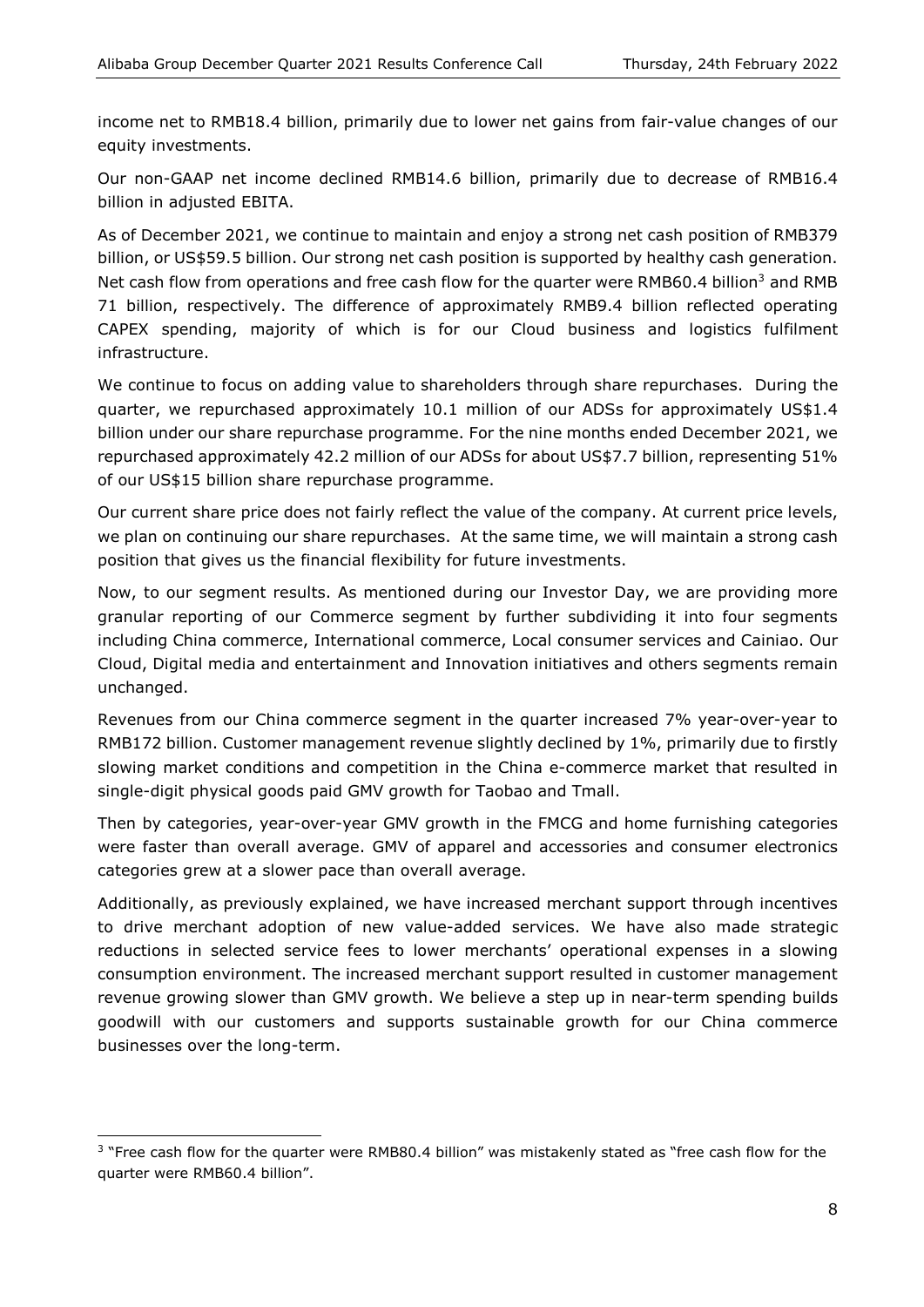Direct sales and others revenue grew 21% year-over-year, primarily due to revenue contributed by Sun Art, Freshippo and Tmall Supermarket. Growth deceleration was primarily due to reduced impact of Sun Art consolidation as it was fully lapsed in this quarter.

China commerce adjusted EBITA decreased by RMB14 billion to RMB58 billion. This decrease reflected our increased investments in growth initiatives such as Taobao Deals and Taocaicai as well as our increased spending for user growth and support to merchants.

It's important to know that our investments in Taobao Deals and Taocaicai have not only generated robust transaction growth and built capabilities, but have also been more disciplined with improving unit economics. Taobao Deals paid orders grew over 100% year-over-year. At the same time, it successfully executed several initiatives to optimize logistic costs and improve delivery experience for consumers. Taocaicai's GMV grew 30% quarter-over-quarter. At the same time, its UE per order continued to improve, benefitting from higher regional order density and improving gross margin from enhanced supply chain capabilities.

As Daniel mentioned, Taobao Deals and Taocaicai are strategic to our China commerce segment, contributing to new consumer acquisitions and expansion of product offering. Given their established presence, we will shift our focus towards quality of growth. We would expect Taobao Deals and Taocaicai to gradually narrow operating losses in the next few quarters.

Revenue of International commerce continued to exhibit strong growth of 18%, primarily driven by solid transaction growth by Lazada and Alibaba.com businesses. Order growth of Lazada was up 52%. Transaction value completed in Alibaba.com grew approximately 50%. The slower year-over-year revenue growth compared to last quarter was mainly due to, first, single-digit revenue growth of AliExpress. This was primarily due to a year-over-year decrease in number of orders for AliExpress, as a result of the value-added tax levied on cross-border parcels below €22 in value in Europe, and second, significant depreciation of Turkish lira against RMB that negatively impacted Trendyol's revenue. Constant currency revenue growth for Trendyol was 60% year-over-year during the quarter, supported by robust order growth of 49%.

Adjusted EBITA loss widened by RMB1.5 billion to RMB3 billion, primarily attributable to the increase in Lazada's marketing and promotional spending for user acquisition and engagement, partially offset by the static profit growth of our international wholesale commerce business.

Revenue of Local consumer services businesses generated strong growth of 27%, due to growth in order volume of 22% as well as more efficient use of subsidies that was contra-revenue.

Adjusted EBITA loss increased RMB0.7 billion to around RMB5 billion, primarily due to the increased losses of our "To Destination" businesses, including Amap. Losses of our "To Home" businesses, including Ele.me, slightly increased year-over-year, but narrowed quarter-overquarter, driven by our disciplined user acquisition spending and reduced delivery cost.

Revenue from Cainiao before inter-segment elimination grew 23% to RMB19.6 billion, which was primarily driven by the growth of fulfilment solutions and value added serviced provided to our China commerce retail businesses as well as the increase in revenue from third-party merchants in our cross-border and international businesses.

During the quarter, 67% of total revenue was generated from external customers. Adjusted EBITA loss improved to a slight loss of RMB92 million, given the economies of scale of its businesses and improving gross margin of its cross-border and international businesses.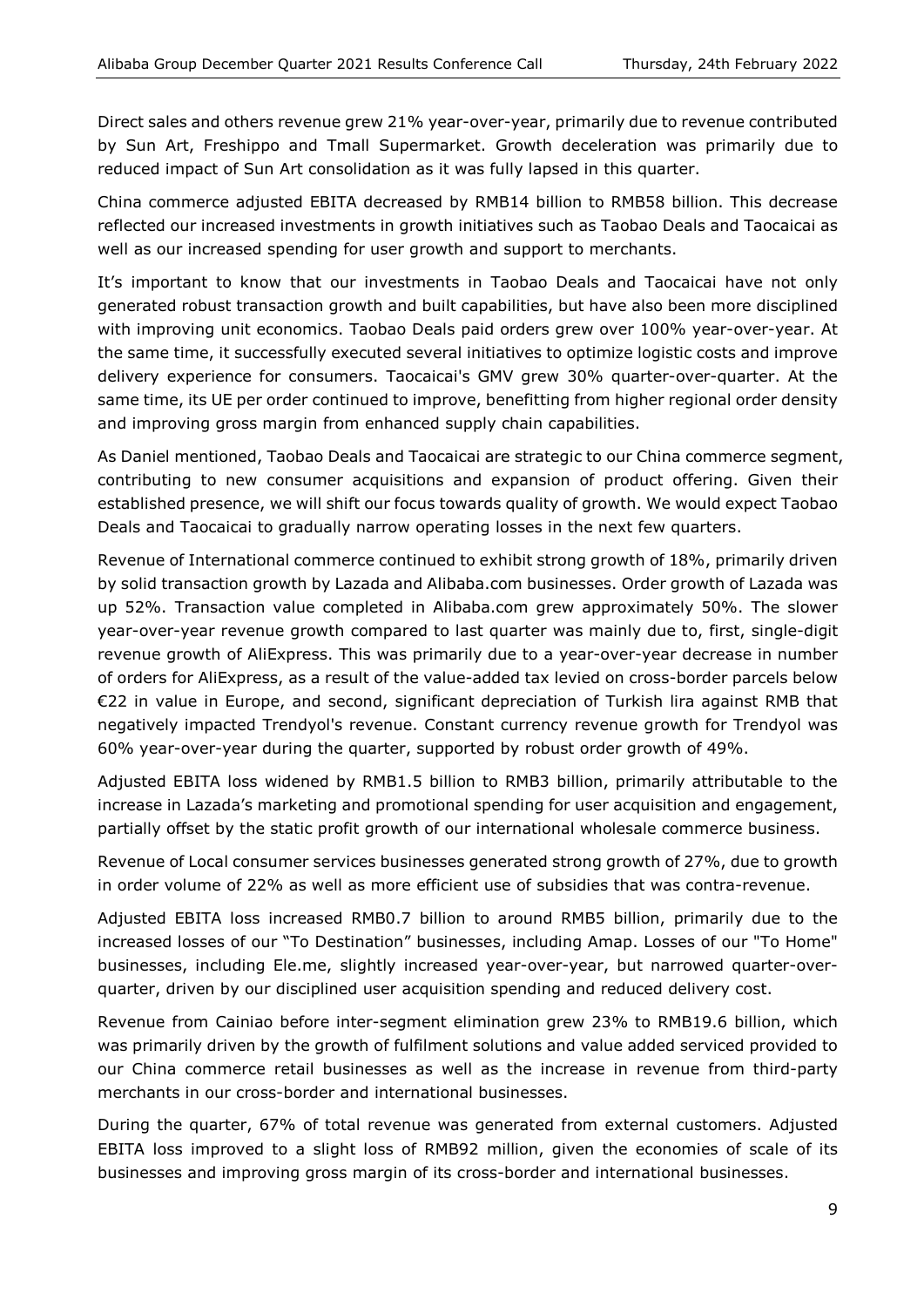Revenue from our Cloud business after inter-segment elimination grew RMB3.3 billion to RMB19.5 billion. The solid 20% year-over-year growth reflected robust growth from financial and telecommunication industries, partially offset by the continuing impact of a top Cloud customer's decision to stop using our overseas cloud services for its international business due to non-product-related requirements and slowing demand from customers in the internet industry, such as online entertainment and education. Excluding the impact of the top customer from the internet industry, Alibaba Cloud's revenue after inter-segment elimination would have grown by 29% year-over-year.

Alibaba Cloud's revenue is becoming more diversified, with revenue contribution from noninternet industries steadily increasing. Revenue from non-internet industries accounted for 52% of its revenue after inter-segment elimination during the quarter.

Adjusted EBITA was RMB134 million primarily due to economies of scale of its profitable core cloud computing businesses, partially offset by increasing investments in DingTalk. DingTalk offers solutions to enterprises to facilitate their digital transformation, enhanced work collaboration and easy access to Alibaba Cloud's big data analytics and AI capabilities. Since integrating DingTalk into our Cloud business in 2021, we have identified new opportunities and growth initiatives for our overall Cloud business, giving us confidence that the increased investments in DingTalk will create long-term value for Alibaba Cloud.

Our Digital media and entertainment revenue during the quarter was RMB8 billion. Losses slightly narrowed year-over-year during the quarter.

Now, let me wrap up with some concluding thoughts. Our China businesses will be focusing on quality growth, adding value to our customers and building capability. In terms of near-term outlook, despite a challenging macro environment and a high comparison base year-over-year, our China commerce GMV growth remains resilient. We expect revenue diversification to continue with Cloud and International commerce segments exhibiting strong growth. Our various growth initiatives such as Taobao Deals and Taocaicai have established sizeable market presence and are delivering tangible results with robust AAC and order growth. We expect these two businesses to narrow losses in the coming quarters. Lastly, we will continue to build cloud and logistics infrastructure in both China and internationally.

Now, let's open the floor for Q&A.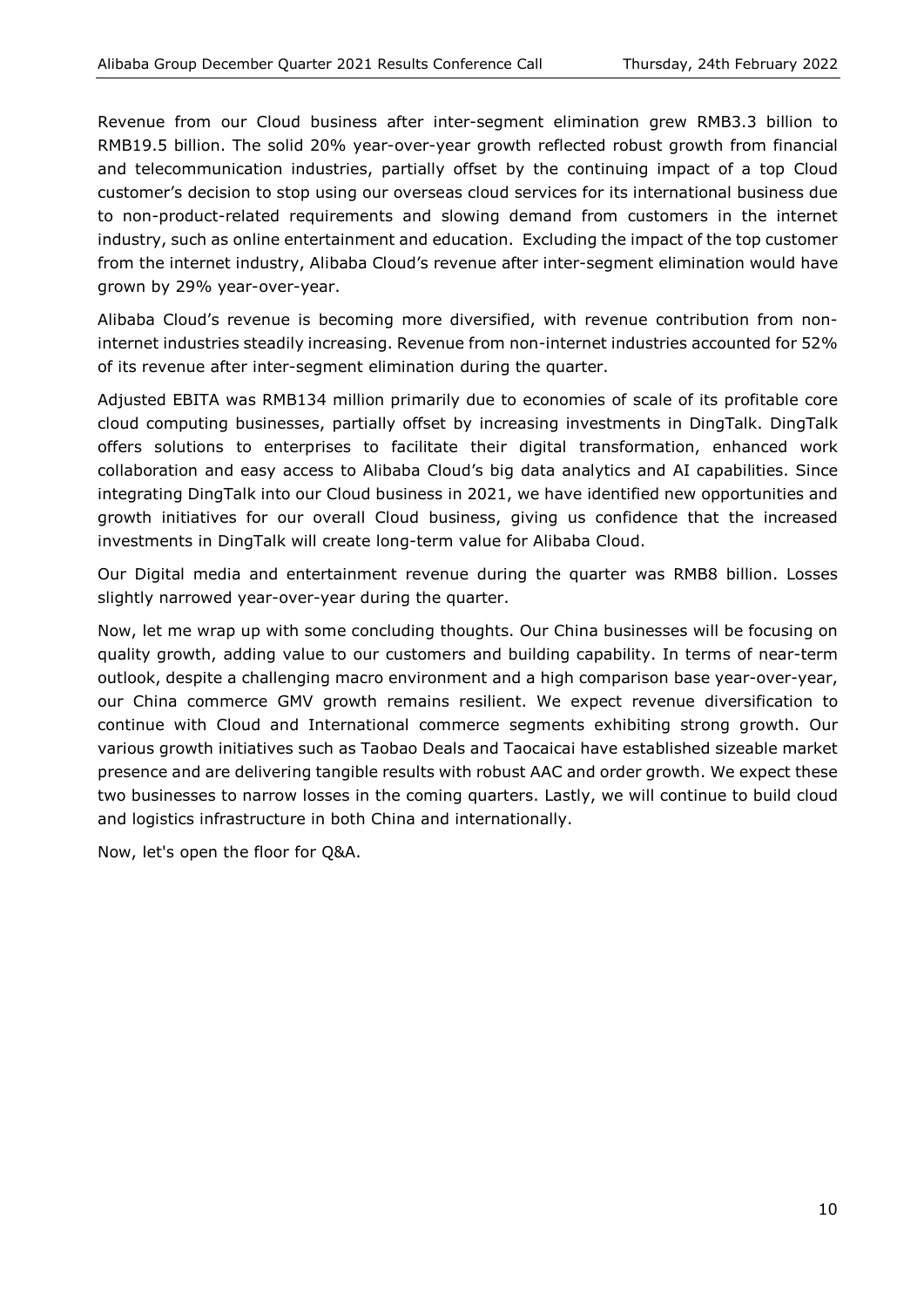# Q&A

#### Rob Lin:

# (Original)

Hi everyone. For today's call, you are welcome to ask questions in Chinese or English. A thirdparty translator will provide consecutive interpretation for the Q&A session. And our management will address your questions in the language you asked. Please know that the translation is for convenience purposes only. In the case of any discrepancy, our management's statement in the original language will prevail.

# Piyush Mubayi (Goldman Sachs):

# (Original)

Thank you for the opportunity. Thank you, Daniel, Toby, for the presentation. My one question surrounds the growth rates for the business and particularly the core business, given what past numbers are looking like for the month of January – and I don't want to read too much into that number – and the exit run rate we saw for NBS data for the month of December, I wonder if you could, one, talk us through the exit run rate for the third quarter, for the December quarter, for GMV growth as well as CMR growth rate, and also if you could broadly guide us to what you think the growth rate we could be expecting in the first quarter of calendar 2022? Thank you.

#### Toby Xu:

#### (Original)

Okay. And thank you very much for this question. You know, as I explained in my script, in the last quarter, actually, the overall macro condition, if you look at the NBS data, the retail growth rate for December for NBS is only like 3%<sup>4</sup>. And our business, as I explained, also impacted by the macro condition as well as competition, so which gave us a – also like a single-digit growth, that's for the December quarter.

Then for the new 2022, the first quarter, you know, as I explained, currently our growth rate, we still have a relatively resilient growth in our GMV. And, of course, the market condition is also at this stage is quite…, you know, we still don't see a January number, but, you know, we probably will be waiting for the number to out. But at this stage, I think our growth rate is still resilient.

#### Thomas Chong (Jefferies):

# (Translation)

Good evening management and thank you for taking my questions. My main question has to do with your outlook for the performance of different categories in the next few quarters going forward, including FMCG, apparel, and electronics. Can you share with us your forecast for growth rates or growth trends in those different categories?

È, 4 Mistakenly stated, 3% refers to year-over-year growth of the total retail sales of social consumer goods for December Quarter 2021 in China.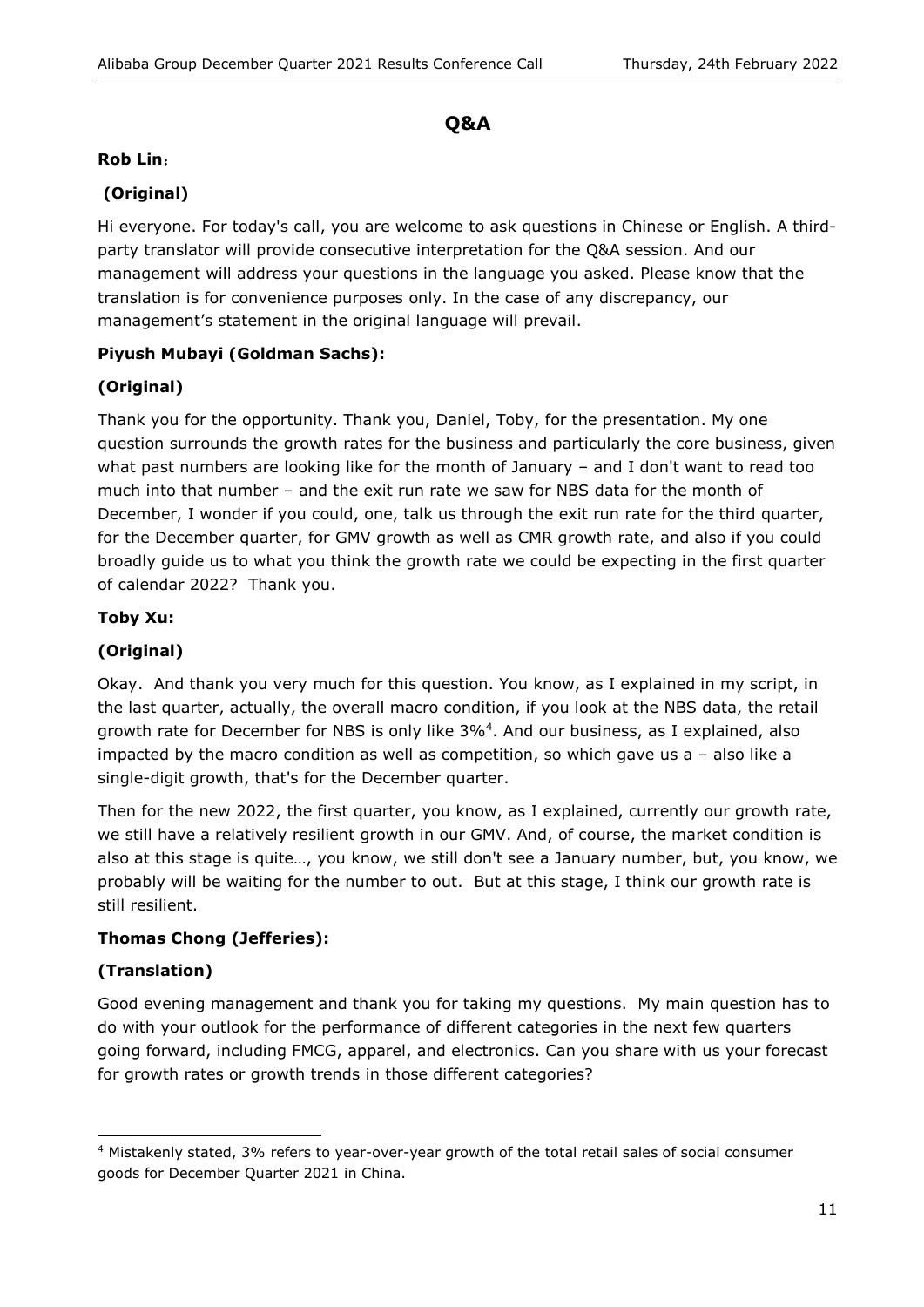I'd like to hear from management as to when you think we will see a turnaround in the consumption slowdown? Do you think we will see a pick-up in momentum by the September quarter?

And secondly, I'd like to hear from management please on competition in the livestreaming commerce arena. What will be the impact of this competition and what is Alibaba's strategy? Thank you.

#### Daniel Zhang:

# (Translation)

Thank you. This is Daniel, and I'll be happy to take this question. First of all, when it comes to GMV, either by category or overall, it is our consistent policy not to give guidance. But I can answer your question in overall terms in the following way.

Apart from the macro environment, we can look at e-commerce penetration in different categories. First, looking at the share of different categories within total retail sales, and then looking at the current e-commerce penetration rate in those same categories.

In the apparel and electronics categories, due to the rapid development of e-commerce over the past decade plus, penetration is relatively high – something like 30% or 40%.

However, if you look at FMCG and foods, and especially fresh groceries, these categories are huge in terms of overall market size, because these are non-discretionary purchases. All consumers, all families need food. Yet e-commerce penetration still remains relatively low, and you'll recall that I talked about this in the presentation I gave at Investor Day back in December. We see very good opportunities for driving digital penetration deeper in those categories.

Of course, in order to do that and in order to ensure a good user experience, we need to have highly integrated fulfilment systems and a range of different offerings that cater to different kinds of demand. That's precisely what Alibaba has put in place with a matrix of high-end, mid-tier, and low-tier offerings, spanning both local and national ecommerce. Freshippo and RT-Mart are designed to serve local consumption demand with integrated online and offline operations. Our third-party platform Ele.me is also part of that local commerce offering. In addition, we have Tmall and Tmall Supermarket as well as Taocaicai, which integrate both local and national supply and fulfilment. And in terms of segmentation, our different offerings cater to different tiers of consumers, from the affluent through mid-tier and price-sensitive. So we expect to be able to deepen our penetration in these categories substantially.

On your second question, I would say that over the past few years, livestreaming certainly has become a very important new part of the consumer experience and a new approach to promoting products. Alibaba sees Taobao Live as an integral part of our digital retail commerce platform, working in concert with all the other use cases to better serve consumers. However, different products in different categories are best marketed to consumers in different ways, with different kinds of engagement. So livestreaming is indeed a great format, but it's certainly not the only one. We aim to satisfy consumer demand and deliver a great user experience with diverse engagement formats, within which livestreaming is one part.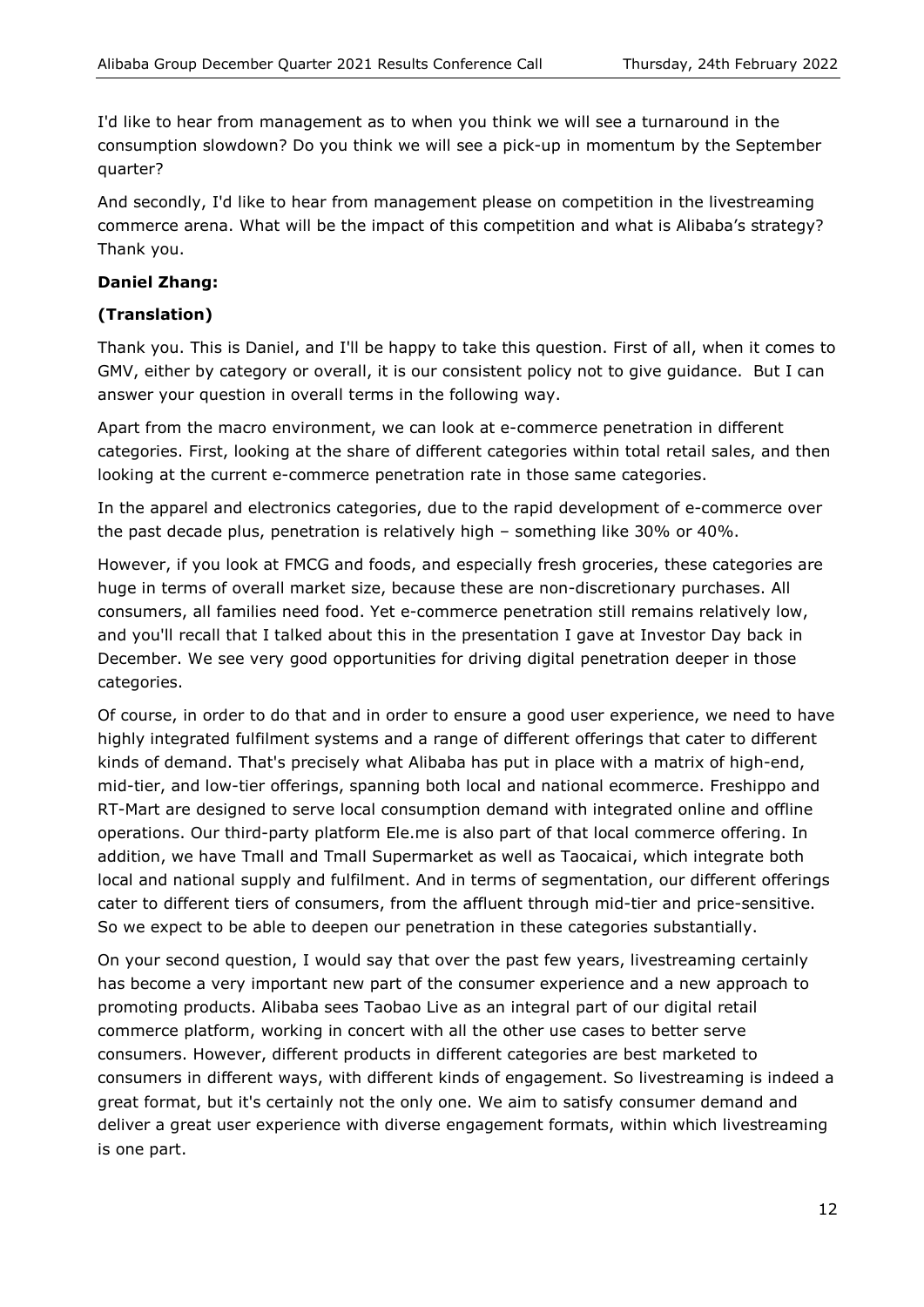#### Jerry Liu (UBS):

# (Translation)

Thank you for taking my question, management. My question has to do with Taobao Deals and Taocaicai. You mentioned that their losses will likely narrow over the next few quarters. Investors will naturally be interested in the numbers, so I'd like to ask what changes you are seeing in terms of unit economics, and the impact of competition and of government policy. Have there been any key breakthroughs in these businesses that you can share?

Secondly, if UE is improving, will overall losses narrow substantially over the next few quarters? Possibly driven also by order growth? Grateful if you could give us an overall picture as to whether these losses will narrow substantially. Thank you.

#### Toby Xu:

# (Translation)

Thank you for your question. Well, regarding these two businesses, Taobao Deals and Taocaicai, both were launched in 2021. As Daniel said in his prepared remarks, we see them as two very important businesses within our overall China commerce segment.

The two businesses do play different roles. Taobao Deals has been very important over the past year in terms of driving user acquisition. And with Taocaicai, we've been able to make great progress over the past year in developing capabilities to serve consumers in lower-tier cities, not only with supply chain but also with an integrated fulfilment and logistics network.

In both of these businesses, we are working hard to grow them in terms of scale, while also looking at ways to enhance efficiency. Some efficiency improvements will be driven by growth in scale, while others will be the result of efficiency enhancement efforts. Certainly in Taocaicai, as order density has increased, we're seeing significant improvement in unit economics, and we're also seeing efficiency enhancement in Taobao Deals as well.

In terms of where these businesses are heading in the face of competition going forward, we view them as part of our overall China commerce business. Of course, we do look at our competitors, but more importantly, we look at ourselves. As Daniel said, we're confident that we can further enhance the efficiency of these two businesses going forward, and expect to see their losses narrowing further over the next few quarters.

# Alex Yao (JP Morgan):

# (Translation)

Thank you, management. My question has to do with the outlook for China Retail GMV, which of course is related to consumption power in China's overall retail market. How long do you think that this current slump in consumption generally in China will last? Will consumption growth this year will be a V-shaped curve or an L-shaped curve? Or just the first half of a Vshaped curve? And finally, what needs to change to bring about that pickup in consumption? Would it require government stimulus, a relaxation of COVID control policies, or something further? Thank you.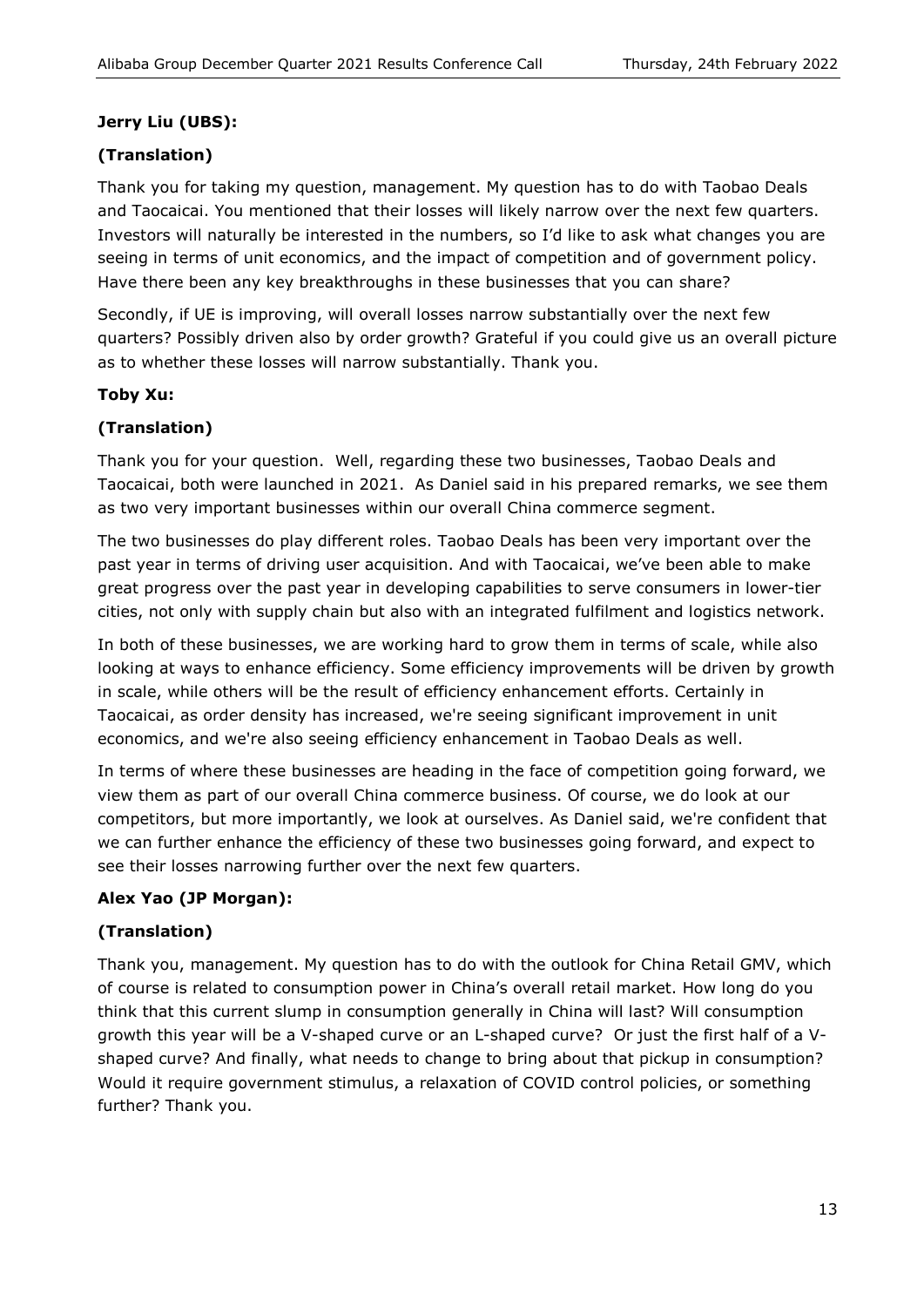# Daniel Zhang:

# (Translation)

Thank you for your question. Like you, I too would be keen to know if it's going to be a Vshaped or a U-shaped recovery. Looking at user behaviour data on our platform and also looking at the current macro environment, I would say yes, both of those things you identified --- an easing of COVID restrictions and pro-consumption policy incentives --- certainly would help to stimulate consumption growth.

But macro conditions aside, what I'd like to stress is that the key to driving consumption is the ability to innovate new supply and to create demand. That's true for all participants in the consumer retail market, and is our common responsibility. The recently concluded Olympic Winter Games held in Beijing are a great example. Winter sports became a new consumption theme in China with the advent of the games and the national goal of mobilizing 300 million people to take part in winter sports activities. It's a great illustration of the importance of creating demand. Fundamentally, what's important is being able to create new demand and to create new supply to meet that demand. I think that's the right approach to drive consumption.

# Jiong Shao (Barclays):

# (Translation)

Thank you, management. In his presentation, Toby touched on Alibaba's share repurchase programme. With 70 billion in cash on your balance sheet, it's possible to create shareholder value. Another way to create shareholder value would be spinning off certain 'hidden assets'.

We heard back in December at Investor Day that Trendyol was in the process of raising funds. We've also more recently seen media reports that Lazada is raising funds. And we know that some competitors are spinning off shares in their subsidiaries to create shareholder value. So I'm wondering if you could tell us about your current thinking in this regard, especially in relation to Alibaba Cloud and Cainiao. Thank you.

#### Daniel Zhang:

# (Translation)

If you look at where Alibaba is today as a business, we're very much being driven by a multiengine strategy. The group has expanded into multiple different business areas that are mutually complementary, but each with unique user value and a unique user community creating a closed loop. We believe that the market has not placed sufficient value on Alibaba's business in terms of how it's being driven by this multi-engine strategy. The full value of each of these businesses is not being reflected in where we're at today. And this is a big part of the reason why we're pursuing a share buyback strategy.

Many of our existing businesses, such as Cainiao, Local consumer services, including Ele.me, but also Lazada, Trendyol and others, are no longer merely internal business units, but are operating as independent companies. Going forward, we will continue to move in that direction. Businesses that can create a closed loop and function as standalone entities will be operated as independent companies. And we will maintain an open attitude towards the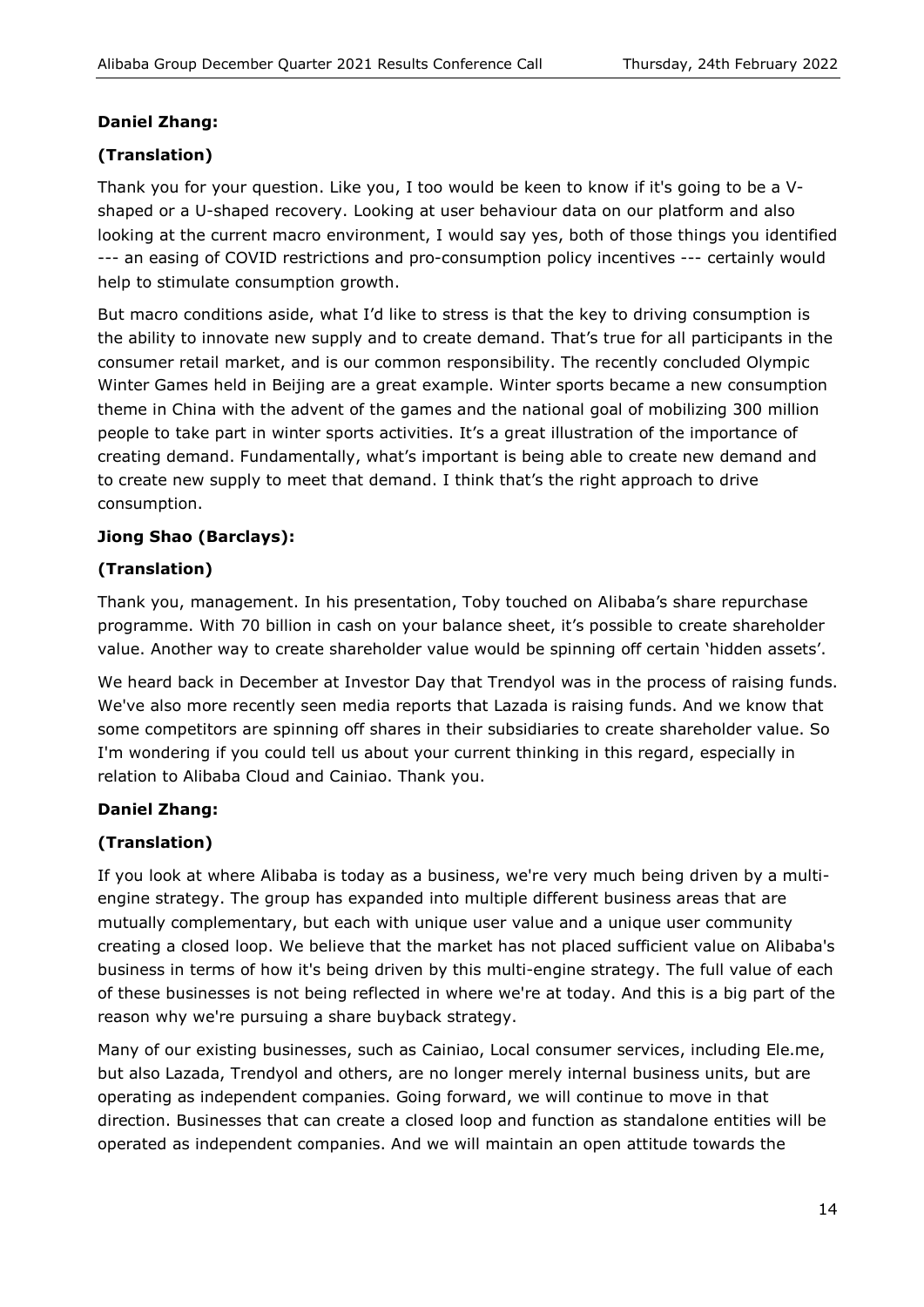possibility of bringing in a more diverse investor base, as we have indeed done in the past, to help these companies advance in the market.

In the long-term, we will certainly pursue strategies that are conducive to the creation of long-term shareholder value and customer value. Thank you.

#### Eddie Leung (Bank of America):

#### (Translation)

Good evening. I have two questions regarding strategy. The first has to do with the impact of the growth of the 1P model in certain categories. So I'd like to hear some of your thoughts on this. I'd also like to hear about some potential competitive impacts with our merchants.

And then tying into the previous conversation how a number of BUs are likely to become more independent in the future: We are seeing ongoing growth in Alibaba's user base, with many new users being contributed by the newer BUs. So, I'm wondering, as more BUs become more independent over time, how Alibaba can ensure that good synergy will be maintained between them, allowing new users acquired by each to create larger value for the platform as a whole? Thank you.

#### Daniel Zhang:

# (Translation)

Thank you. Those are both great questions. First, regarding the 1P model versus the platform model, Alibaba is agnostic and has no particular preference. To us, it all boils down to how we can best serve the consumer. We adopt the most appropriate model to provide the best consumer experience.

Secondly, and crucially, when it comes to how we engage with merchants, be it in the 1P model or the platform model, it's fundamentally our concern to find ways to help merchants better serve their consumers, not just in terms of helping merchants to sell products to consumers and build their brands, but also in terms of helping them to connect with consumers leveraging consumer data, to engage consumers, and to grow their business.

So the 1P model for us is absolutely not about erecting a wall between merchants and consumers. It's really about helping to get goods to the consumer more efficiently with more flexible pricing but at the same time, maintaining the connection between consumer and merchant, and enabling merchants to engage consumers on an ongoing basis. So, ours is an upgraded 1P model whereby we provide an integrated service that enables consumer engagement.

So what Alibaba is offering to merchants is a highly integrated portfolio of different possibilities, including the 1P model and the original platform model, spanning multiple use cases and multiple scenarios, from hyper-local to nationwide commerce, and supporting both direct sales by brands and also selling through distribution channels. This comprehensive basket of different offerings allows merchants to better engage consumers leveraging these different solutions.

Your second question had to do with how to ensure good user engagement across all the different businesses as they develop. I think that's a great question, and it's one that's very much on our own minds and that we are working to address each and every day. We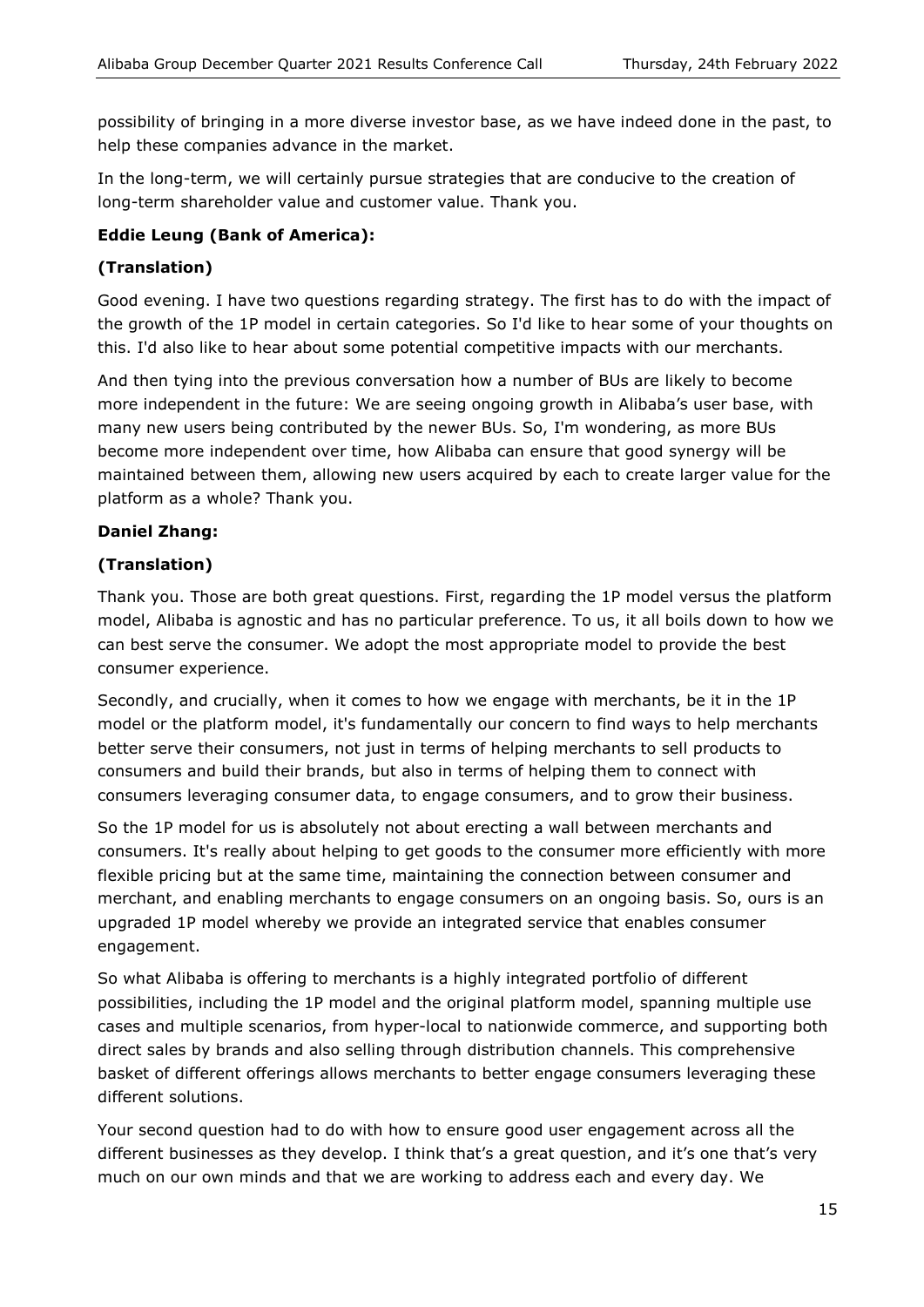fundamentally believe that we must adopt a user-centric perspective in determining how we organize and run our businesses.

In that connection, a priority for us is ensuring that we have clear objectives and target communities for each of our different businesses. Alibaba is closing in on 1 billion AACs in China today. It's very important that we segment them properly and target different segments with customized offerings that provide differentiated value. That means putting in place a comprehensive consumer business matrix that addresses 1 billion consumers in China. And that's precisely what we are working hard on building, each and every day.

#### James Lee (Mizuho):

# (Original)

Thanks for taking my questions. My questions are mainly on cloud. Now, given the slowdown we're seeing in the internet industry, I'm just curious, what is your plan to diversify the revenue base? It seems like that's your business plan, and maybe help us understand which verticals are logical for your business expansion and why? And lastly, you know, along with that line of investment in cloud, what kind of investment do you need to make to expand not only on your vertical exposure and also from a product and sales perspective? Thank you.

#### Daniel Zhang:

# (Original)

Well, actually, after years of effort, we've already built a very diversified customer portfolio in our cloud business. And as we shared in our earnings, this quarter 52% of our Cloud revenue<sup>5</sup> are from non-Internet customers. I think - this percentage is- if you look at the past few years' track record is going up. Over time, we will continue to diversify the portfolio.

As I shared in my remarks, actually, today, we are still in the early stage of industrial digitalisation in China. So for all the industries, they are - they are going to be a data-driven company, and they need a new generation of tech infra to support this digital transformation. So I think in this regard, we see a huge opportunity in the coming years. This definitely will be a trillion-RMB market.

In terms of the industries, as I said before, we keep close eyes on the new industries, I mean, which will generate massive amount of data and which will consume the computing volume, a high computing power. So, I think - and also need a more data intelligence technology. So I think for those industries, we definitely think it's - it will drive the growth of the cloud business. And also, with the mutual collaboration, it's also very good for the - to build the ecosystem, which is also relevant to your second question.

Our investment strategy for the cloud computing is first to enhance our proprietary technologies. And the second will be to enhance the power of the ecosystem, and to have more strategic partners in the cloud ecosystem.

#### Alicia Yap (Citigroup):

# (Translation)

<sup>-</sup><sup>5</sup> It refers to revenue from our Cloud business after inter-segment elimination.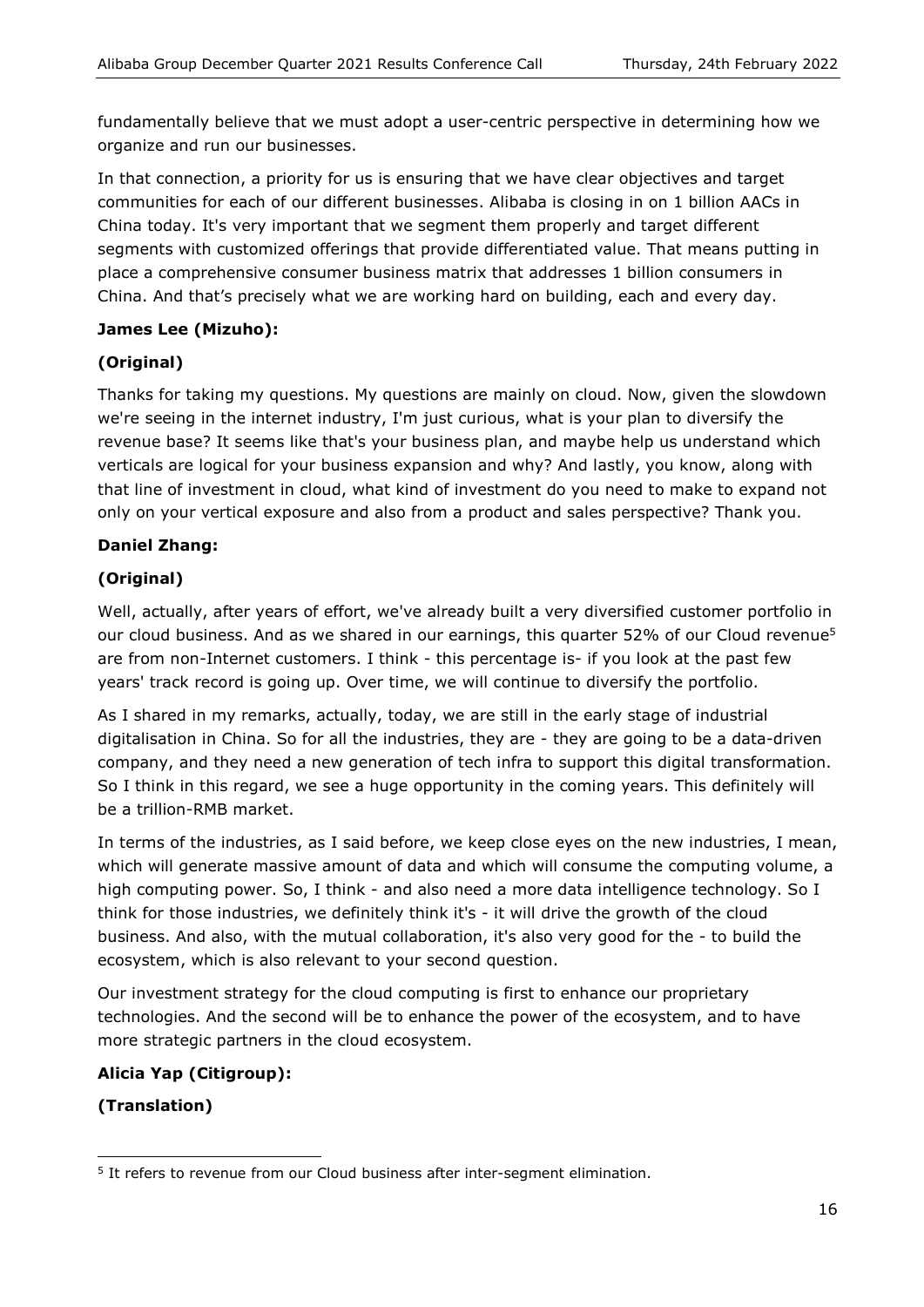Thank you, management. I have some questions on cloud. We understand that that one Internet company stopped using Alibaba Cloud services overseas around a year ago, from the March quarter last year, and the impact has been ongoing. But do we expect to see international revenue for Cloud reaccelerating, starting from the March quarter this year? And how do you view competition and price trends in the cloud space? Do you think that there are many companies out there that need to get on the cloud, but are perhaps delaying that decision for the time being given the current macroeconomic environment?

And then quickly turning to Cainiao. We saw that growth of Cainiao's business outside of the Alibaba ecosystem was only 15%, which is relatively slow. I'm wondering if you could talk to us about how you see Cainiao's external revenue growing going forward over the next few quarters. Thank you.

#### Daniel Zhang:

# (Translation)

So starting with the first question. Indeed, a large overseas customer has been discontinuing the use of our cloud services over the past several quarters. The impact of that is decreasing quarter by quarter, and we're now entering a new cycle. The key point is that we now have a much more diversified mix of large customers. Today, we have just a very small number of customers that account for more than 2% of revenues. Our highly diversified customer base positions us well for the future.

Regarding the second question, as to the impact of the overall macro environment, I think you have to look at different sectors differently. There's this broad process of industrial digitalisation that's unfolding. Digital transformation is needed by a large number of companies in traditional sectors, but also by other companies in new and emerging sectors. We've talked about sectors like new energy - indeed, new energy vehicles - and healthcare and pharmaceuticals. These are all sectors that require massive amounts of computing power, and that in a certain sense are the next generation of data-driven companies, requiring very powerful data intelligence capabilities. So looking at the future of the cloud market, it's important to understand that it's not just about replacing traditional IT, but more importantly also about meeting those needs for massive computing power and for data intelligence. That's the basis on which we are positioning ourselves for the future and driving sustained growth. And this process in China is just getting started.

Thirdly, on Cainiao, as a result of many years of development, Cainiao itself has also put in place a diversified business matrix. Cainiao has first-mile and last-mile capabilities, including Cainiao Post and Guoguo, providing first- and last-mile delivery services for consumers. It has 2B and supply chain services. And now, with the growth of Taobao Deals, it's supporting the manufacturer-to-consumer, or M2C business model. Overseas, Cainiao has built cross-border parcel and supply chain networks. And its B2B business, especially the export business, is seeing very robust growth. All of that is underpinned by the international cargo network that Cainiao has built up. So, I think Cainiao has huge potential. And as a member of the Alibaba family, we want Cainiao to be well-positioned with an integrated design to serve the different parts of Alibaba's businesses internally, and to service external customers, with ongoing innovation around different business use cases and new logistics services. With this kind of innovation, we can drive incremental growth for Cainiao.